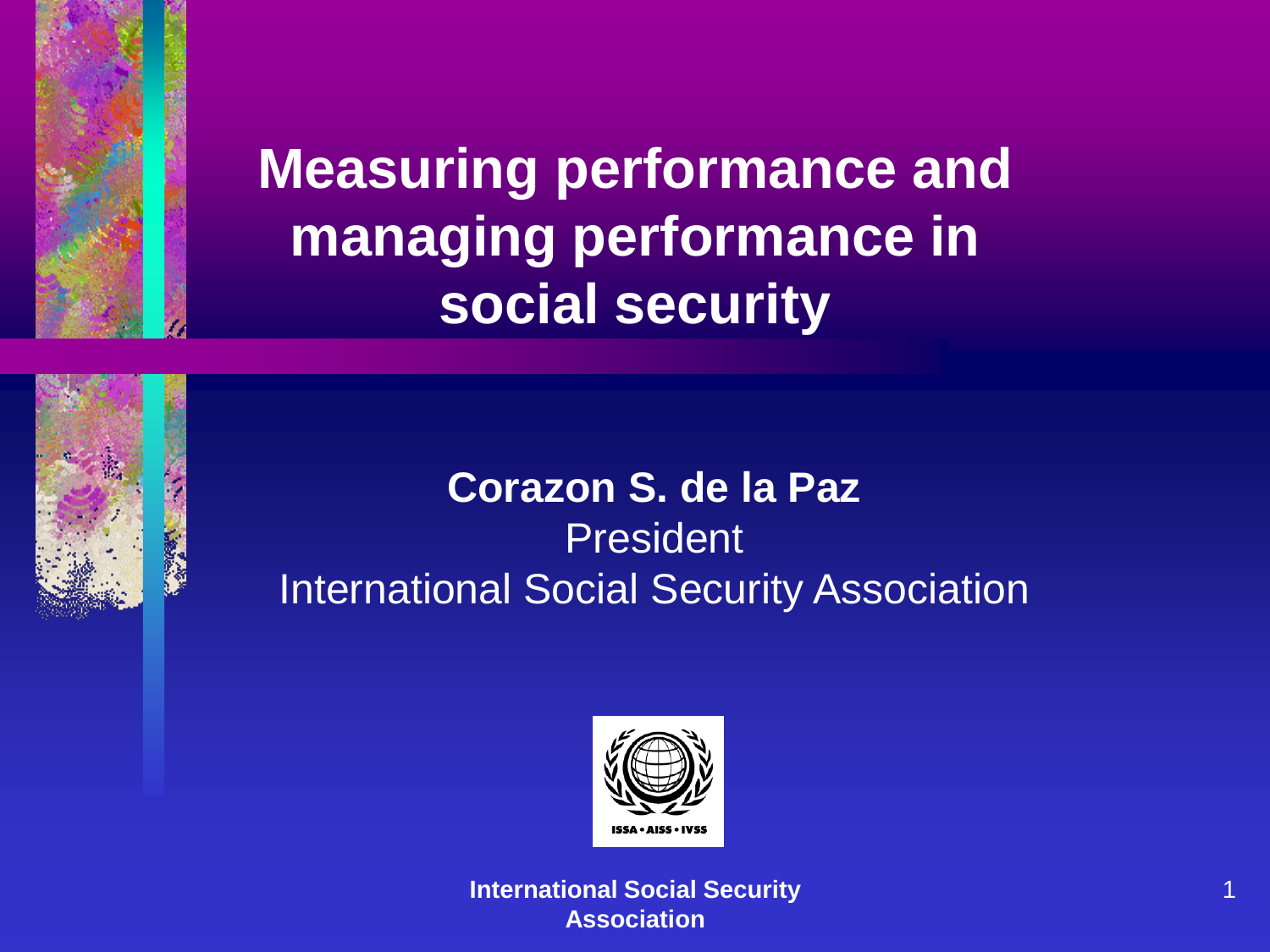Major attention is paid by the ISSA Technical Commissions to improving the management of social security organizations.

The evaluation of changes, the measurement of results, and the management of performance are of high importance.

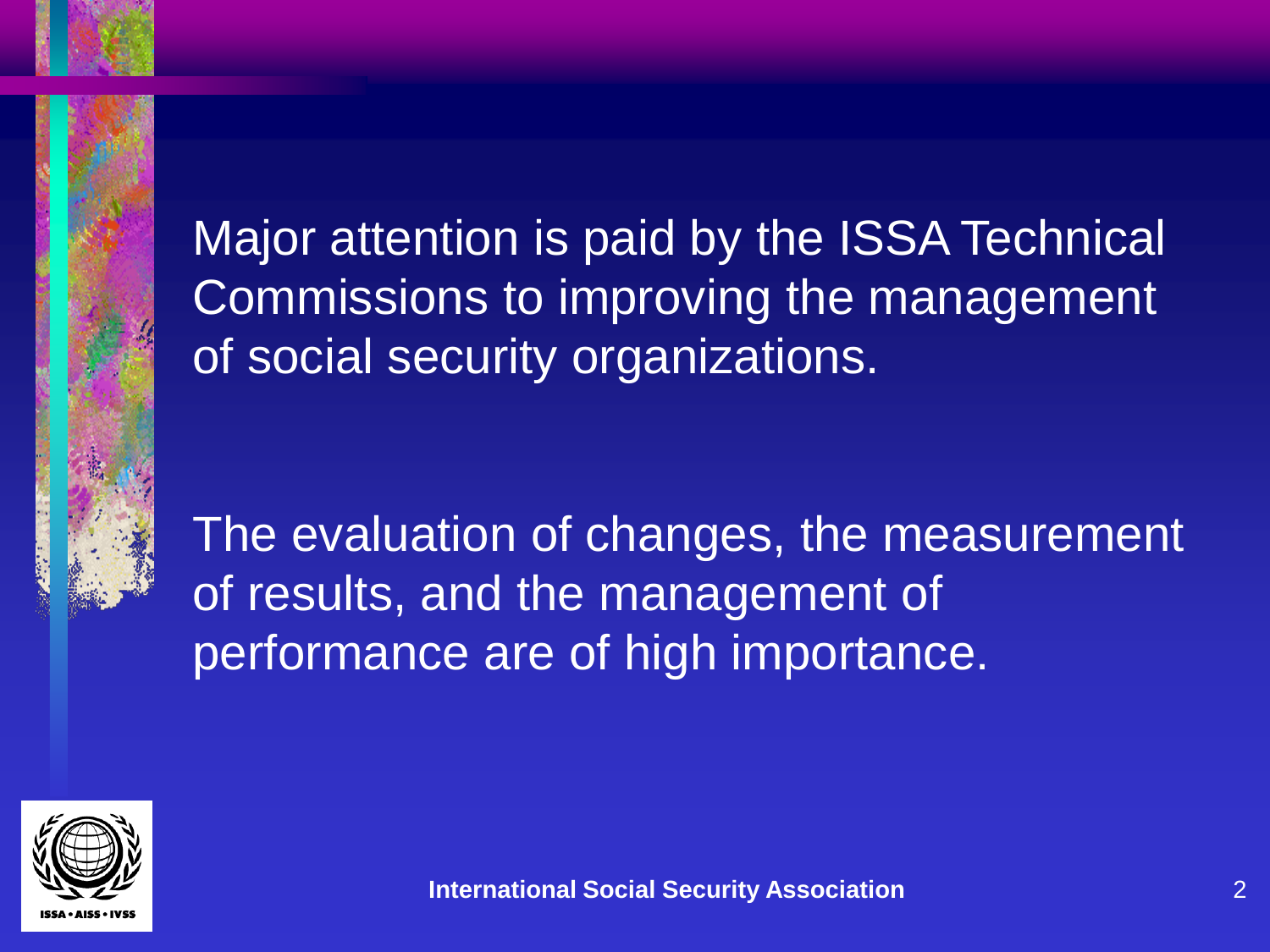The **ISSA Technical Commission on Administrative Management, Organization and Methods (OM)** has focussed since the middle of the nineties on studying the experience in reengineering, performance measurement and performance management in social security.

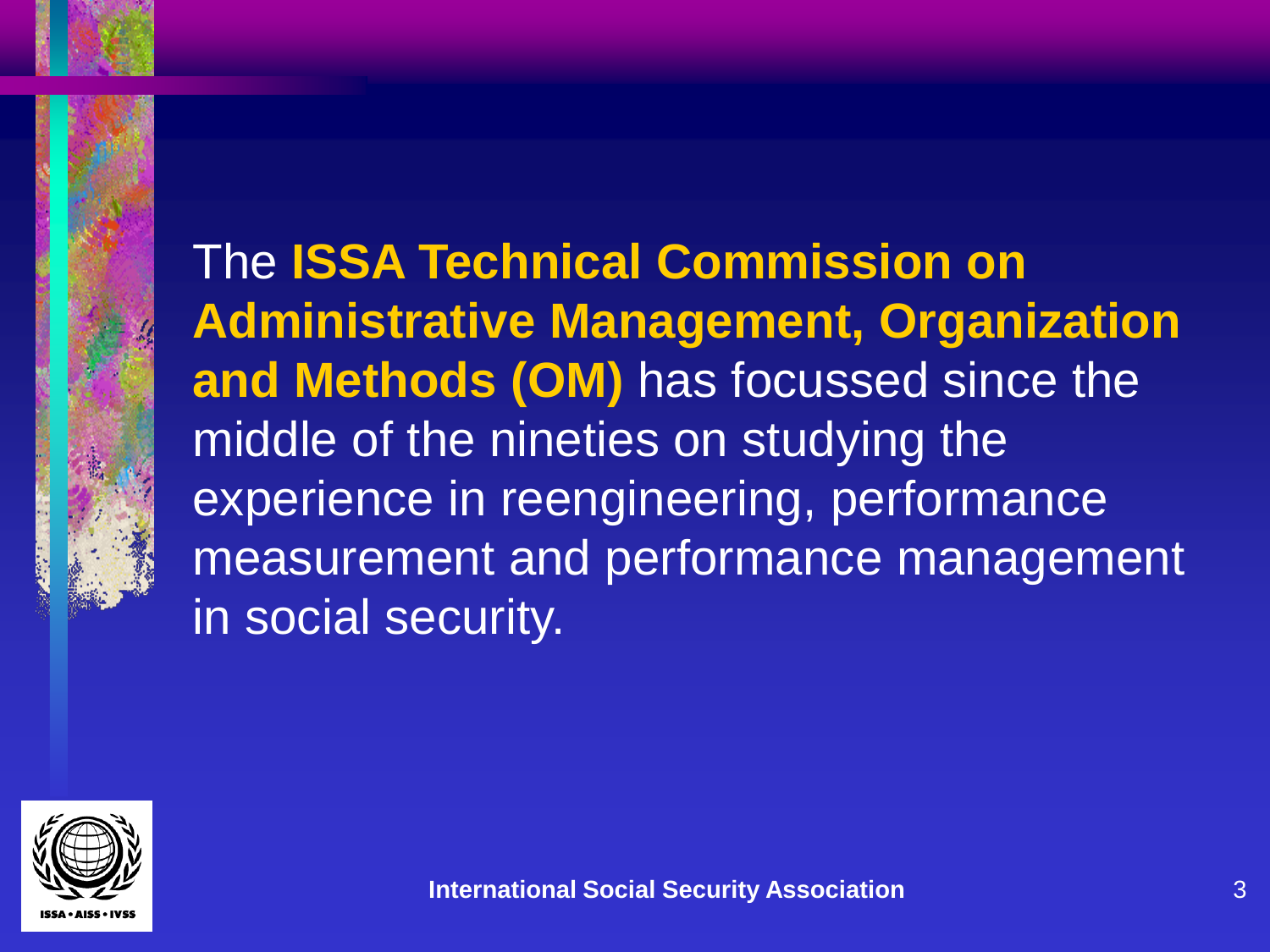Experiences presented at different conferences showed that social security institutions measure and evaluate performance at different levels:

- budget control;
- strategic and operational objectives;
- quality of service delivery;
- production progress control;
- outcomes measurement and environmental analysis.

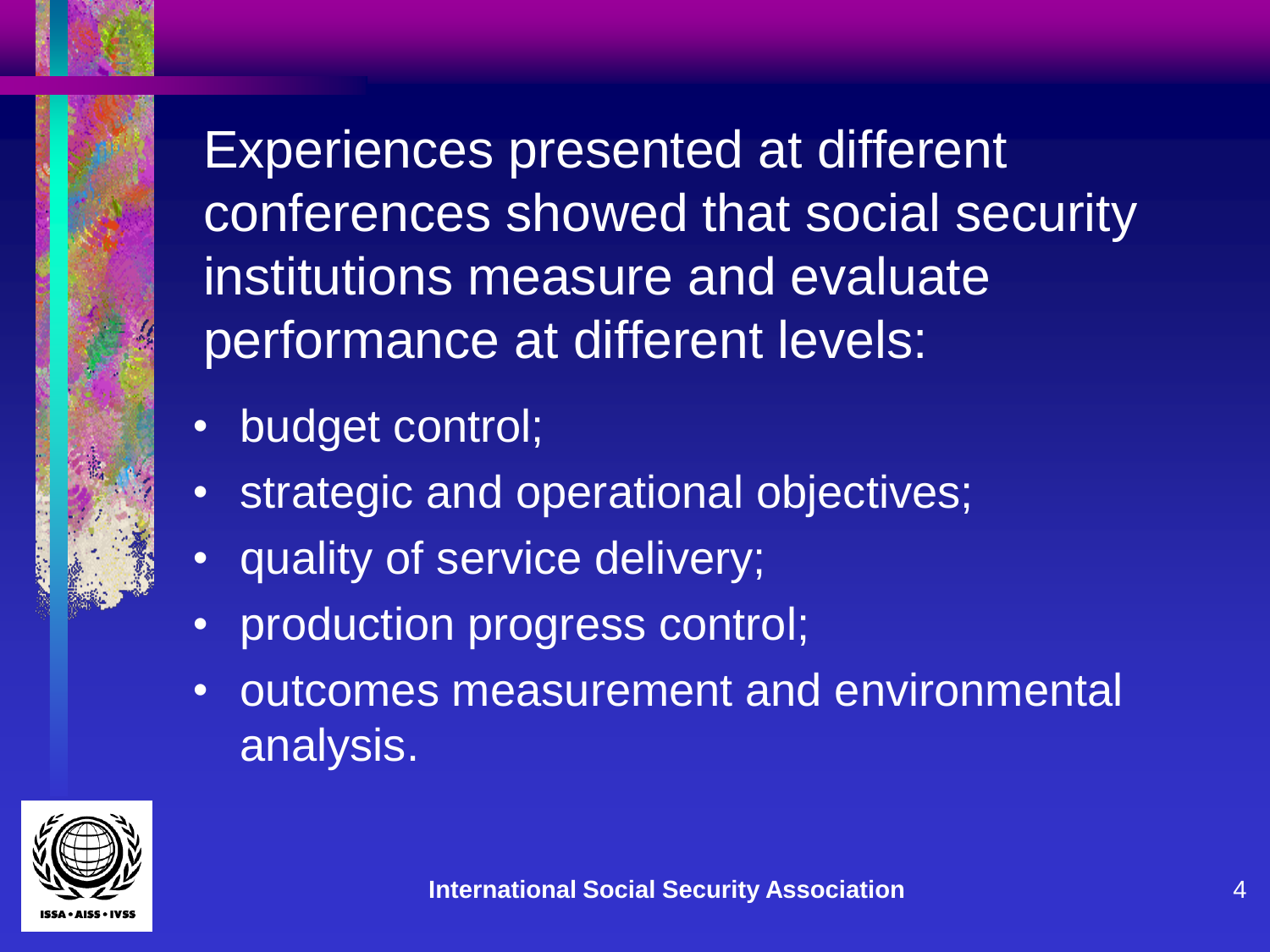While some social security systems have been more concerned with reducing administrative costs, others have focused on improving the quality of services or have taken both aims into account.

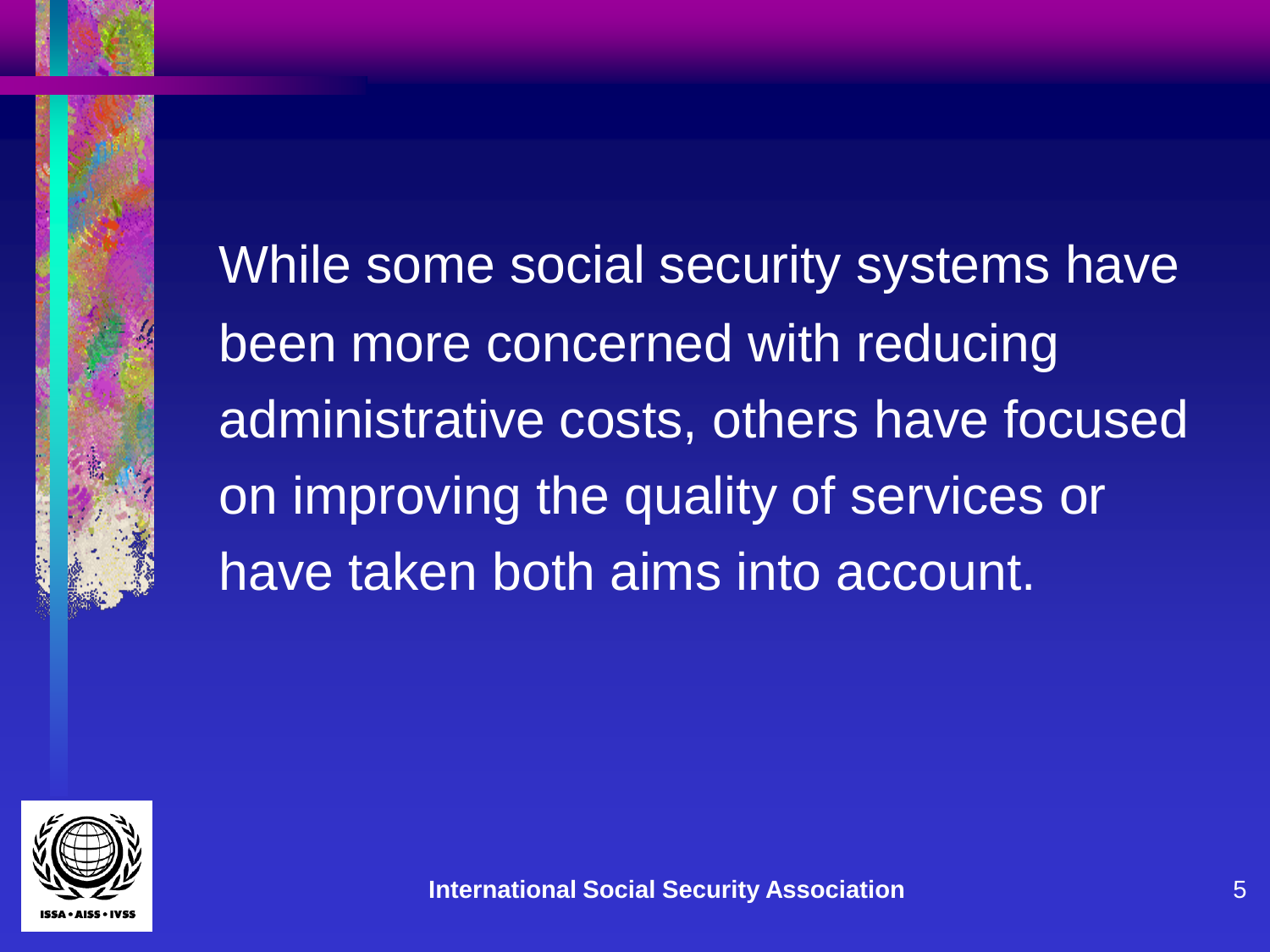As in most private companies and other public administrations, the objectives are defined in terms of *efficiency* and *effectiveness*.

Tools such as balanced scorecards, benchmarking, common indicators, etc. are used.

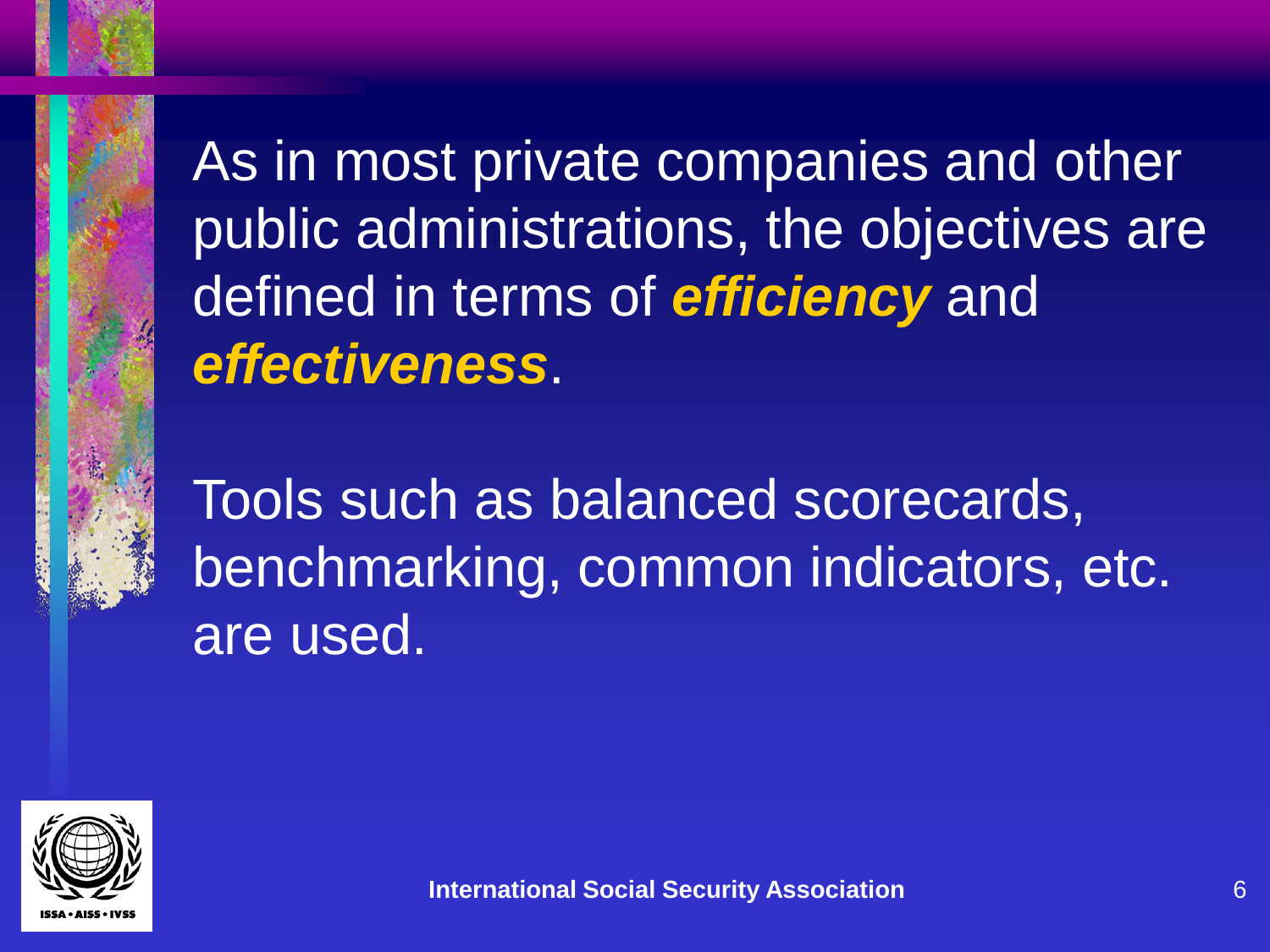



*Efficiency* can be defined as the ratio between the resources expended and the output, production or service performed.

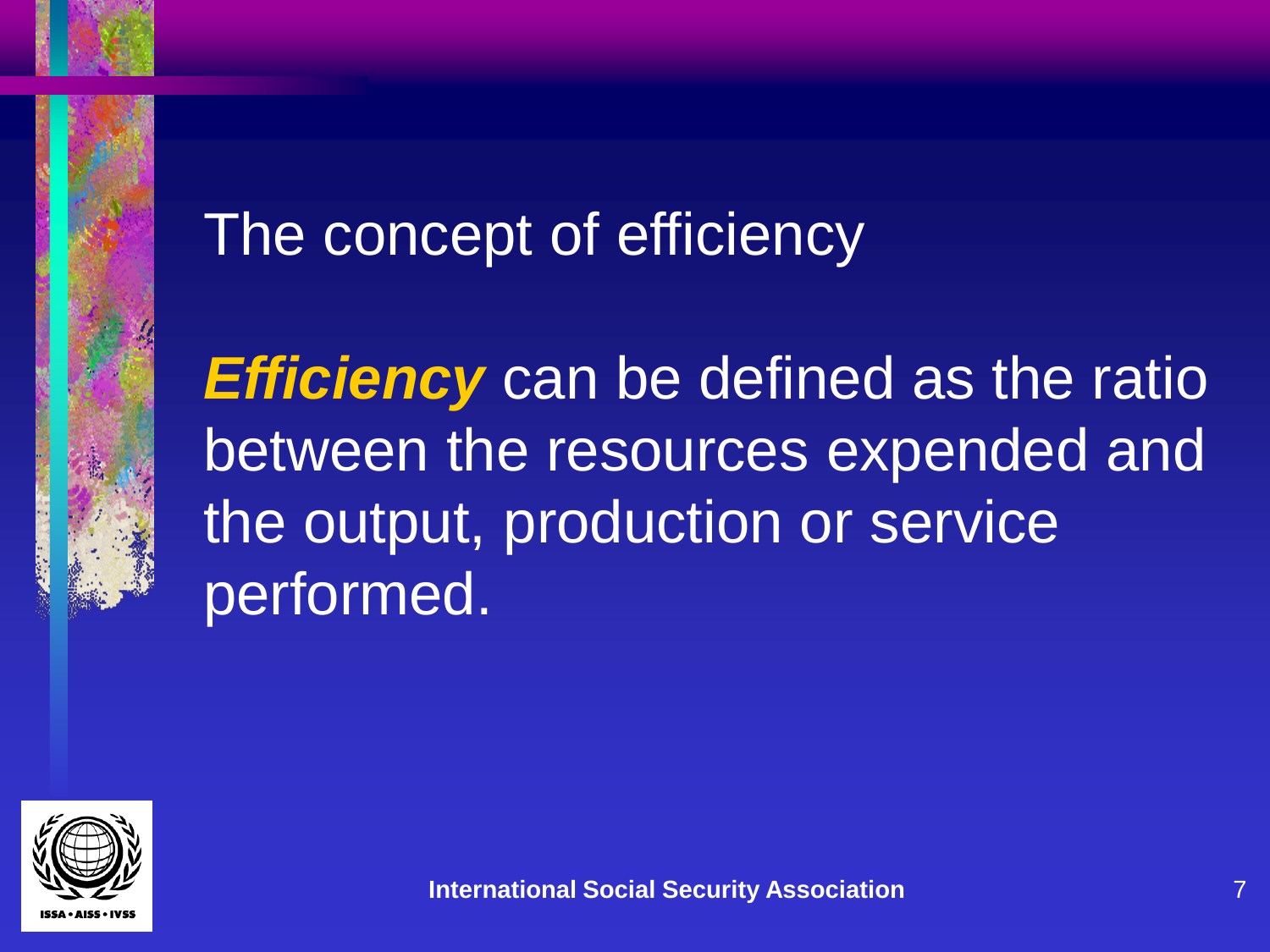

## The concept of effectiveness

*Effectiveness* is a more long-range view of performance. Effectiveness measures reflect the extent to which the mission is accomplished.

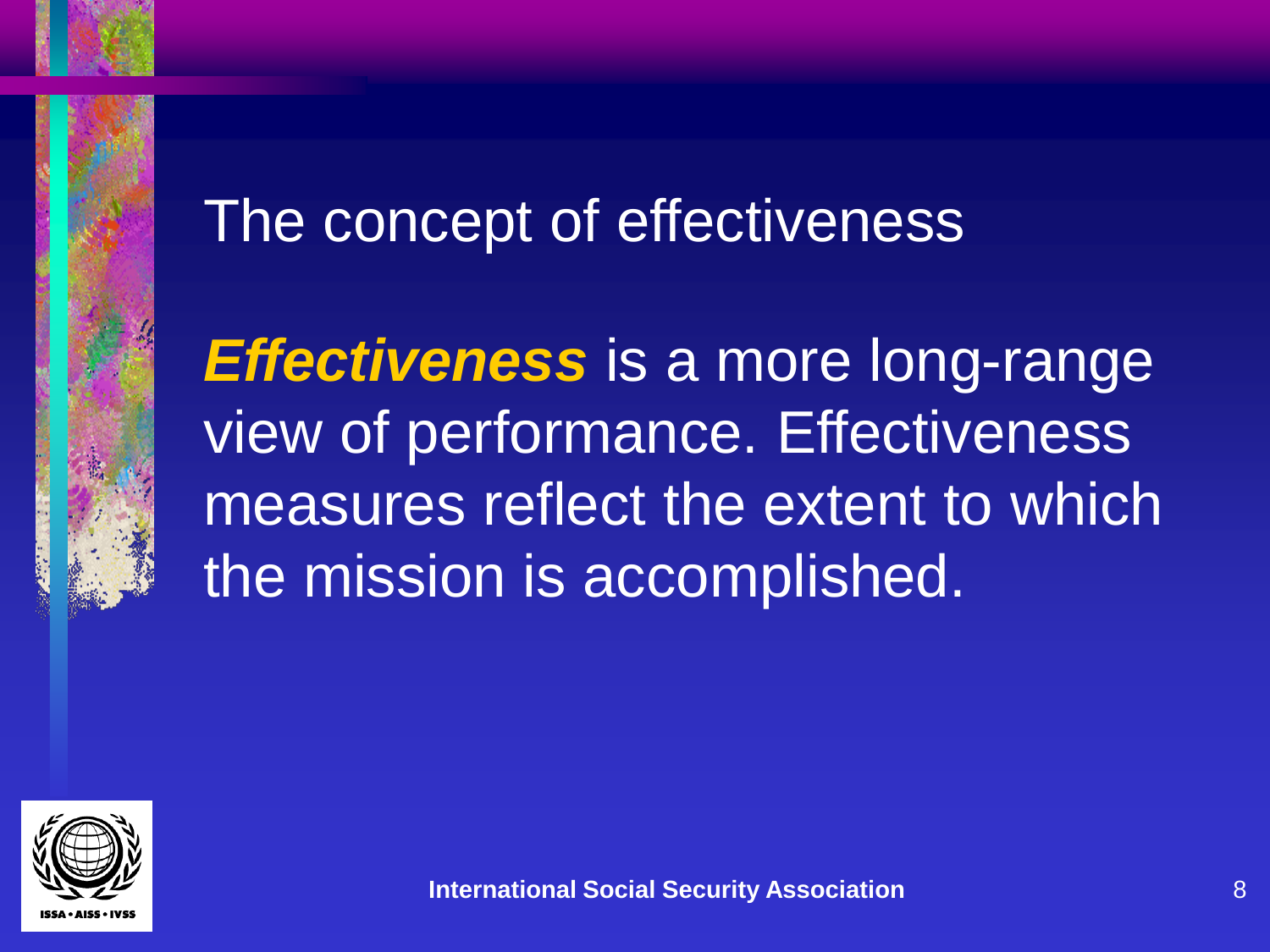# Benchmarking

**Benchmarking** is a specific tool to compare the performance among different units of an organization to a reference organization.

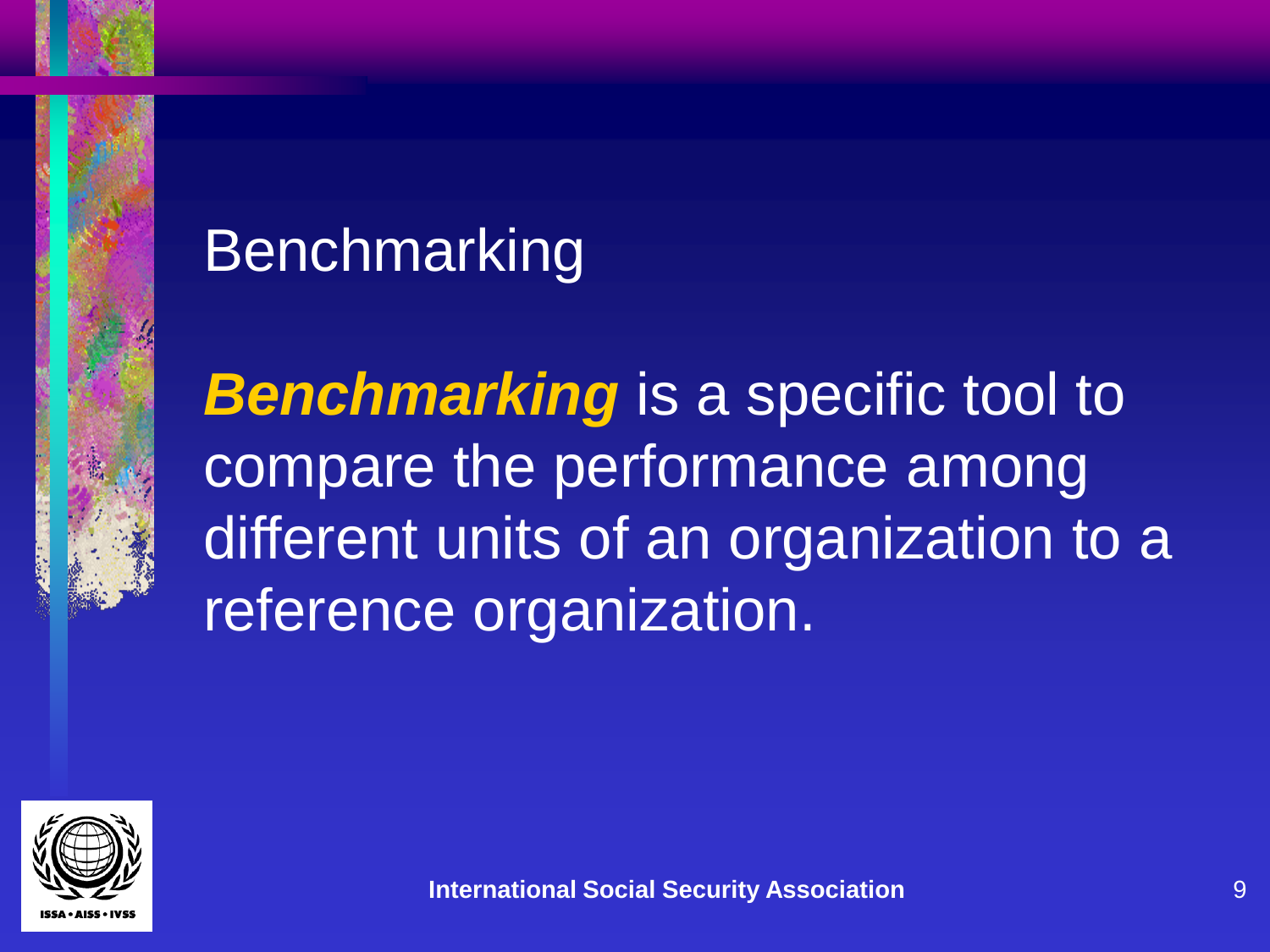Benchmarking refers to common indicators defined in co-operation with other social security organizations.

These indicators provide information on these organizations regarding, for example:

- staff (numbers, legal status, availability);
- budget and computers (computer costs, training costs, investments).

Standards can also be established for indicators of operational activities.

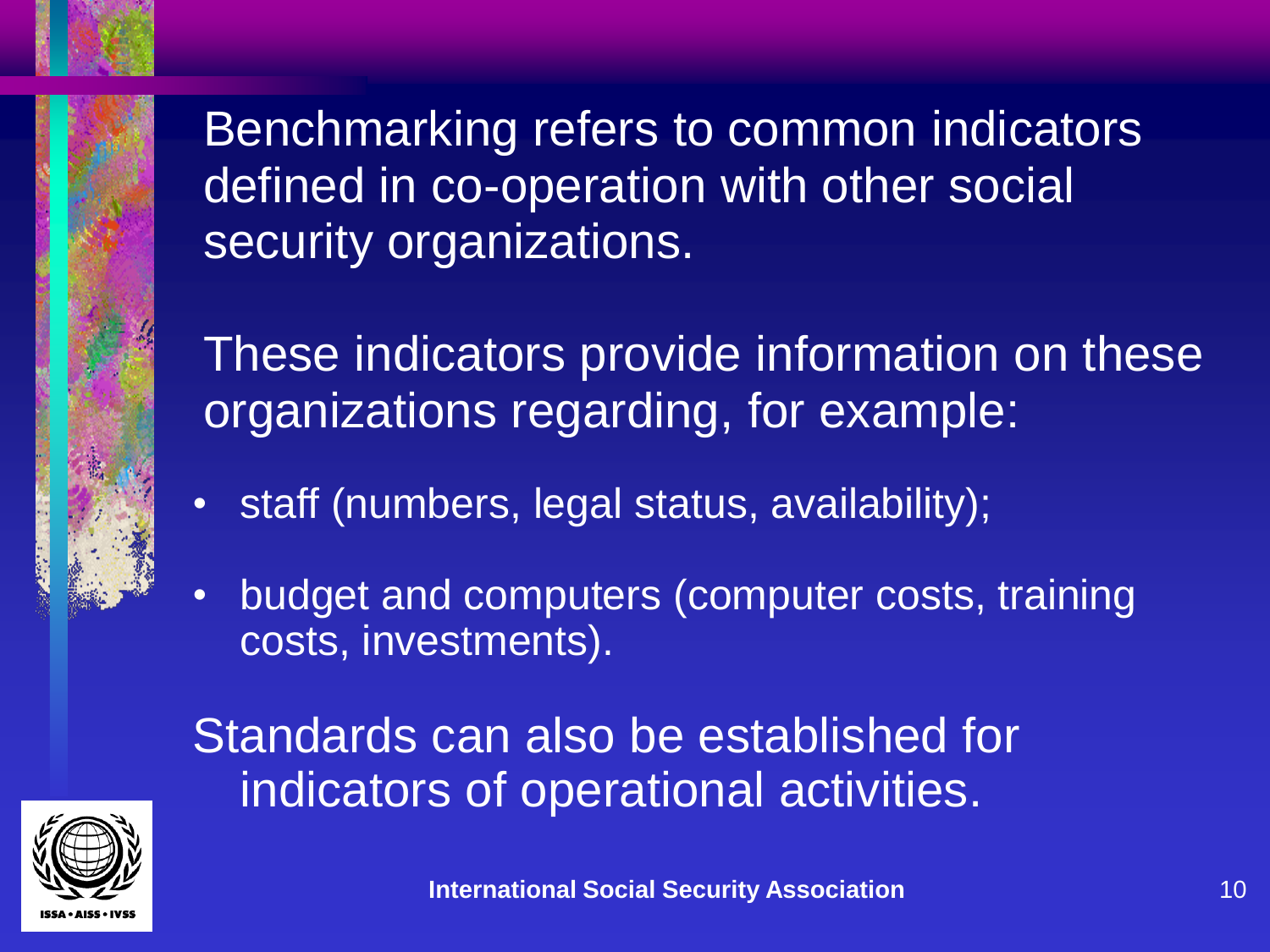### The *balanced scorecard* is a strategic management concept.

It uses performance measures to articulate and track strategy implementation.

The balanced scorecard is a mechanism for translating an organization's vision and strategy into a coherent set of objectives and performance measures.

It uses measurement to communicate the drivers of current and future success.

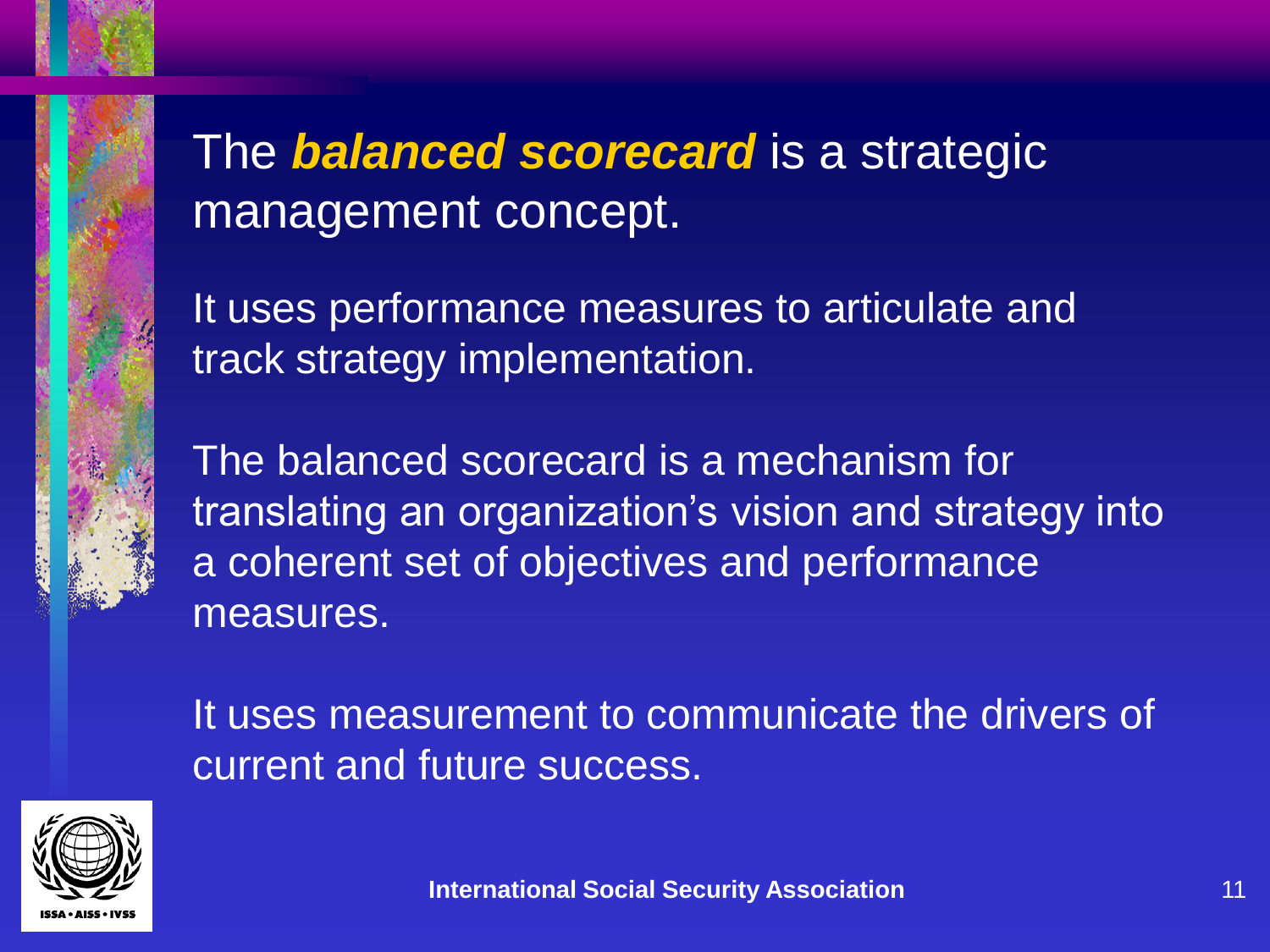The *balanced scorecard* can be applied to social security, helps management to overcome the shortcomings of traditional approaches to strategy implementation, and becomes the centerpiece of a new, integrated management system.

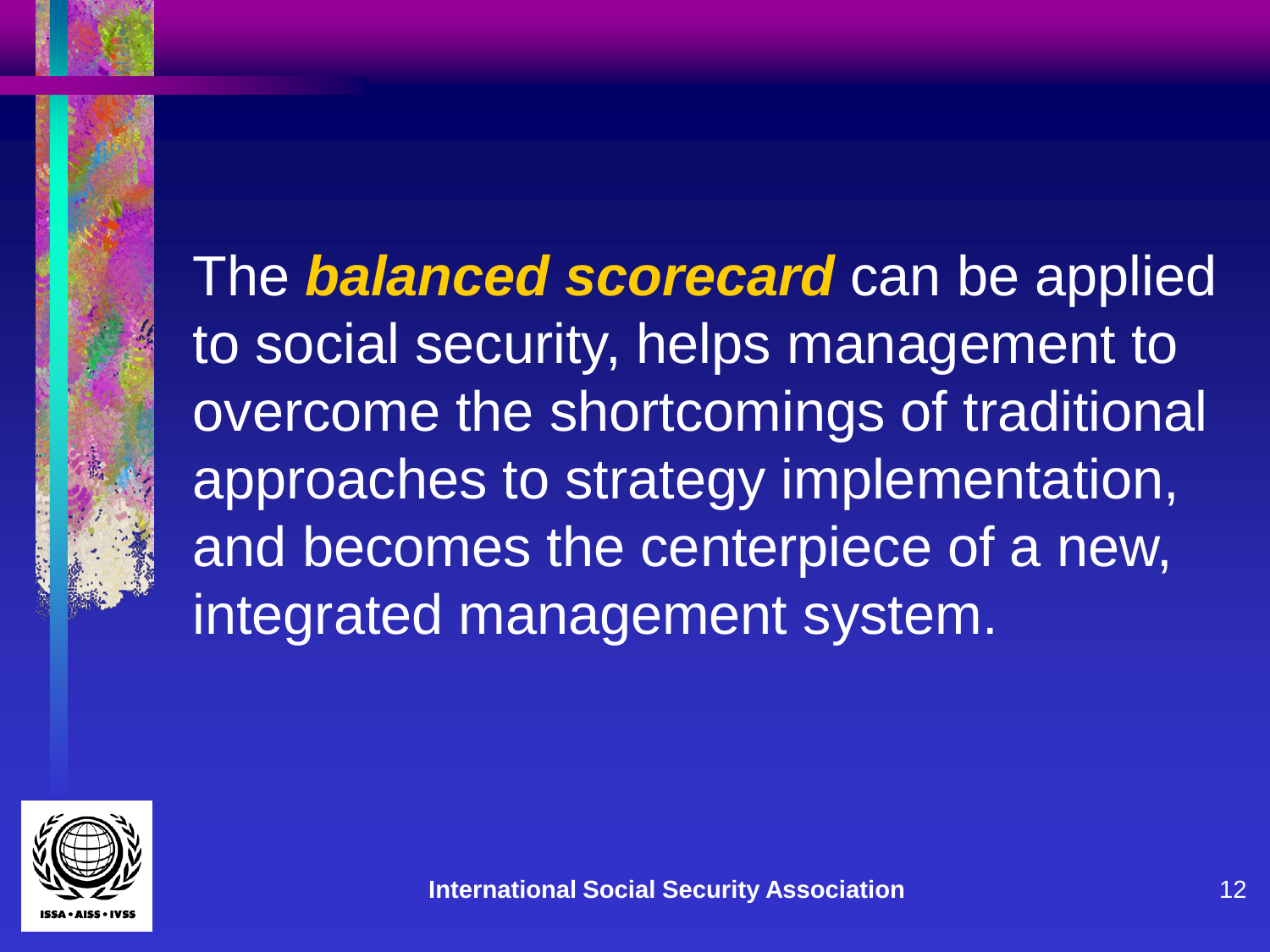

They provide an indication of the activities of the organization, rather than of the activities of the individuals.

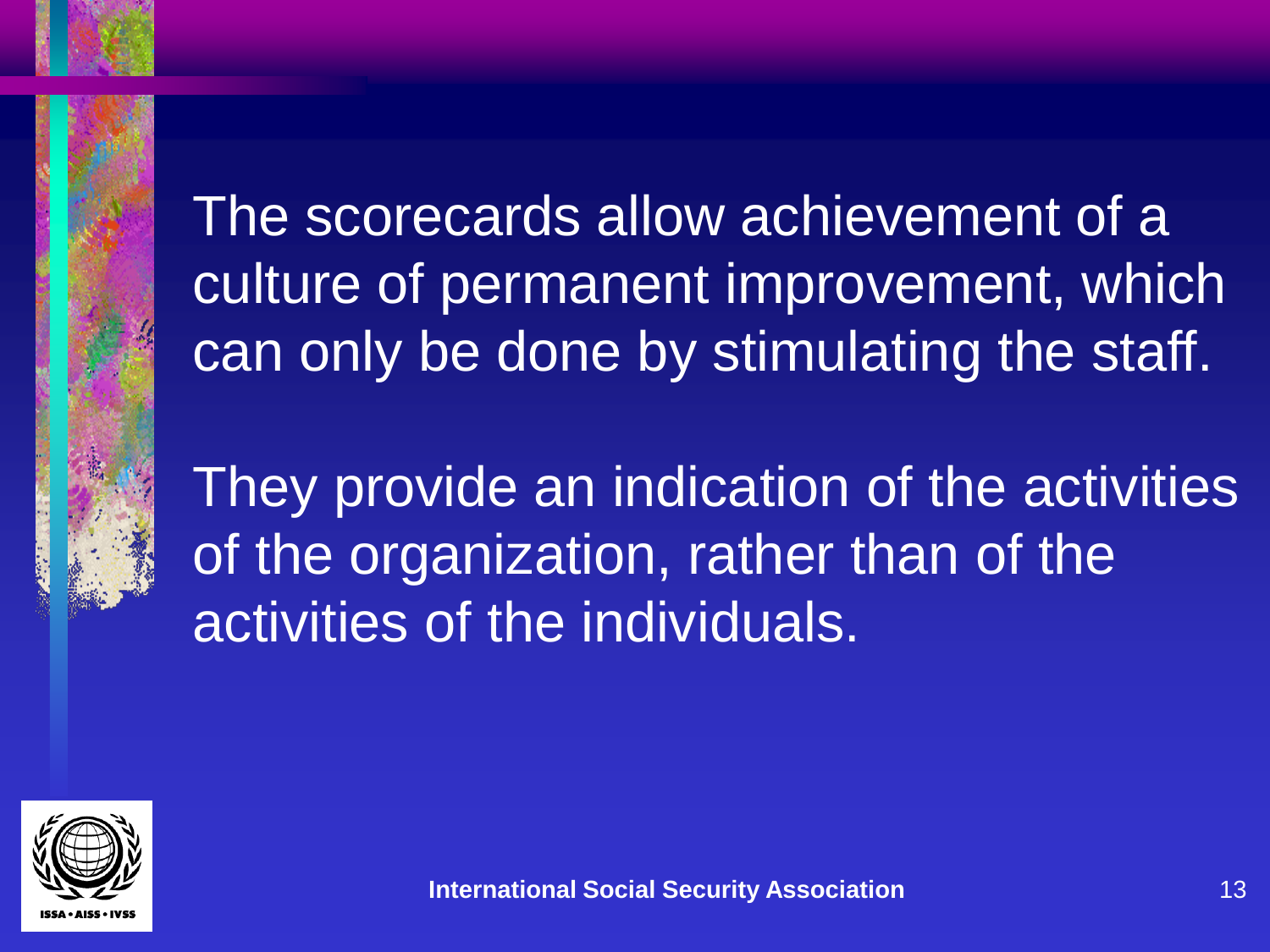

A new concept was most recently introduced in the study of performance management: **the concept of Value**.

What value do social security organizations create and bring to the clients and the community?

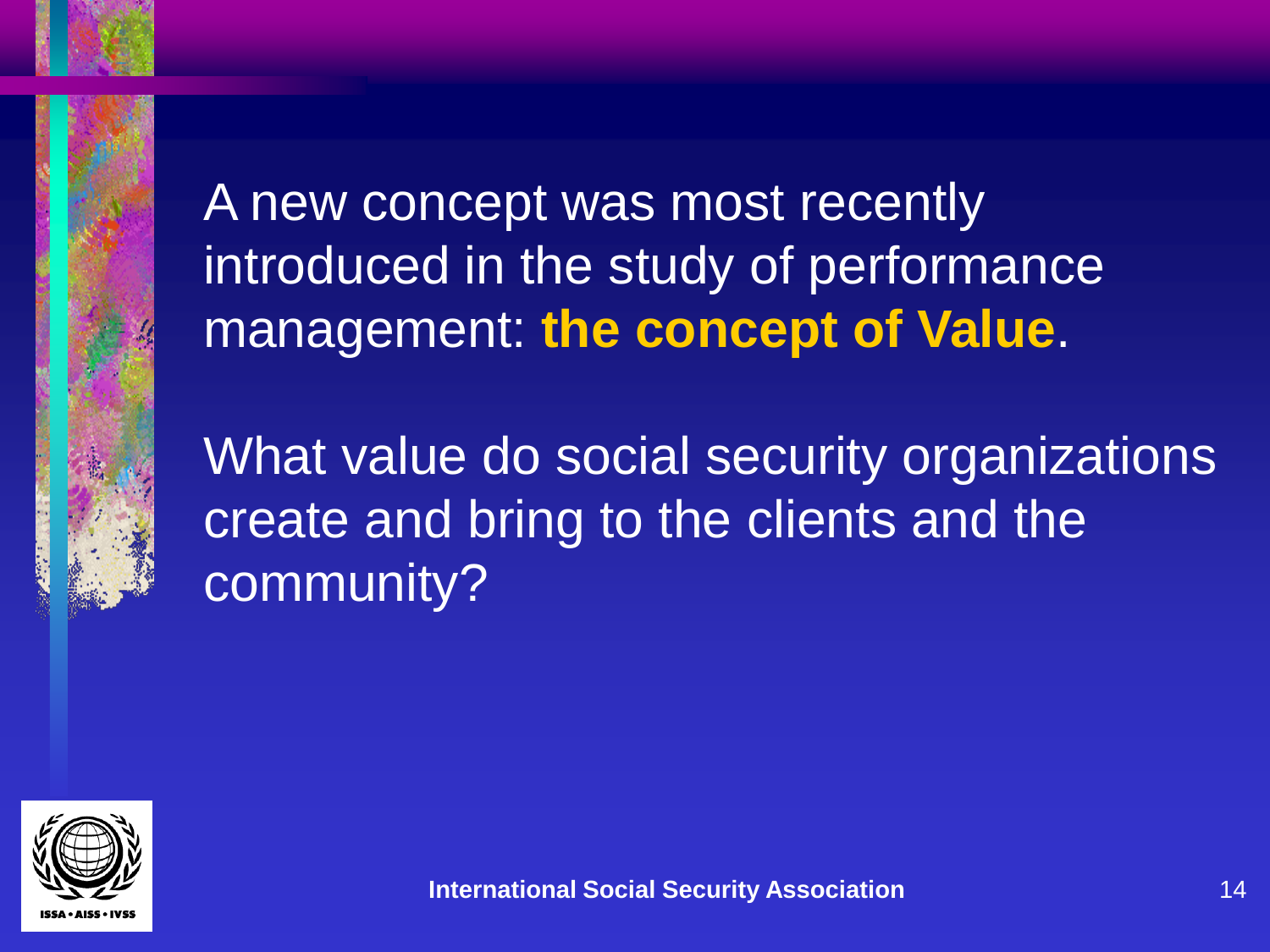

The ISSA OM Technical Commission presented at the GA in Beijing (2004) the results of a study on :

*Creating value through performance management in social security* (in cooperation with Accenture)

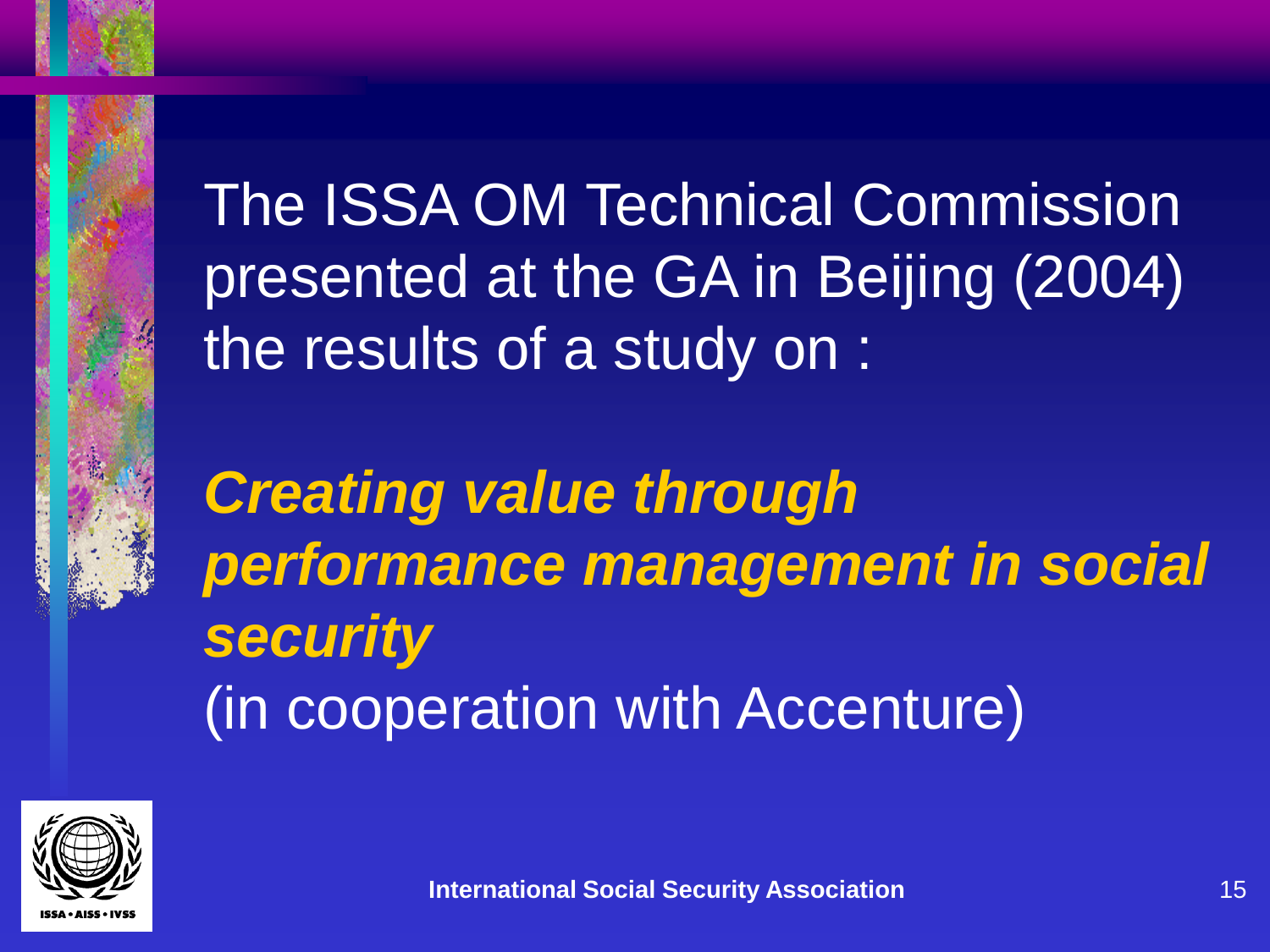*Creating value through performance management in social security*

Results of the study:

Five most commonly reported performance aims in social security organizations

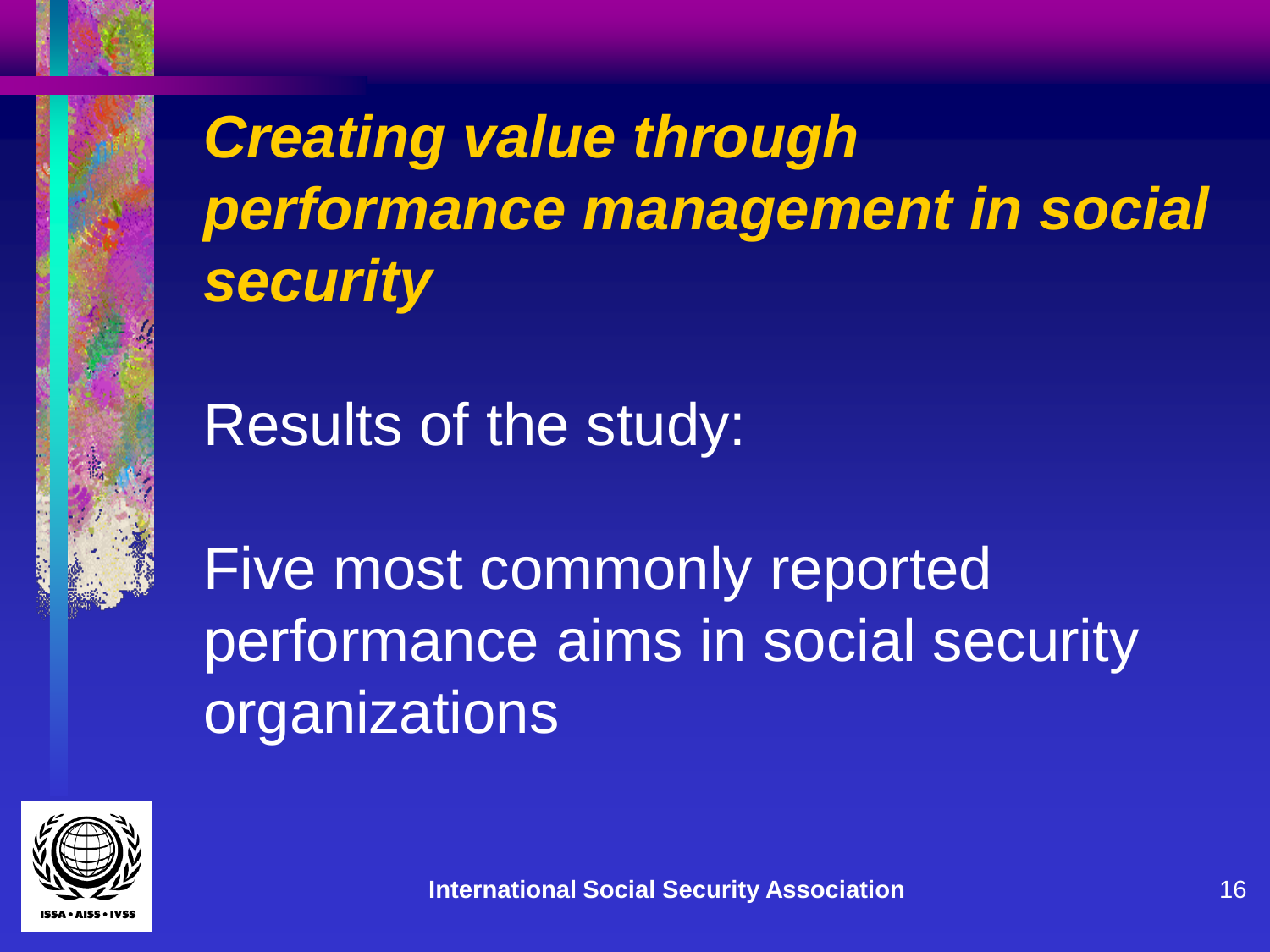

0% 10% 20% 30% 40% 50% **Frequency (n=35)**

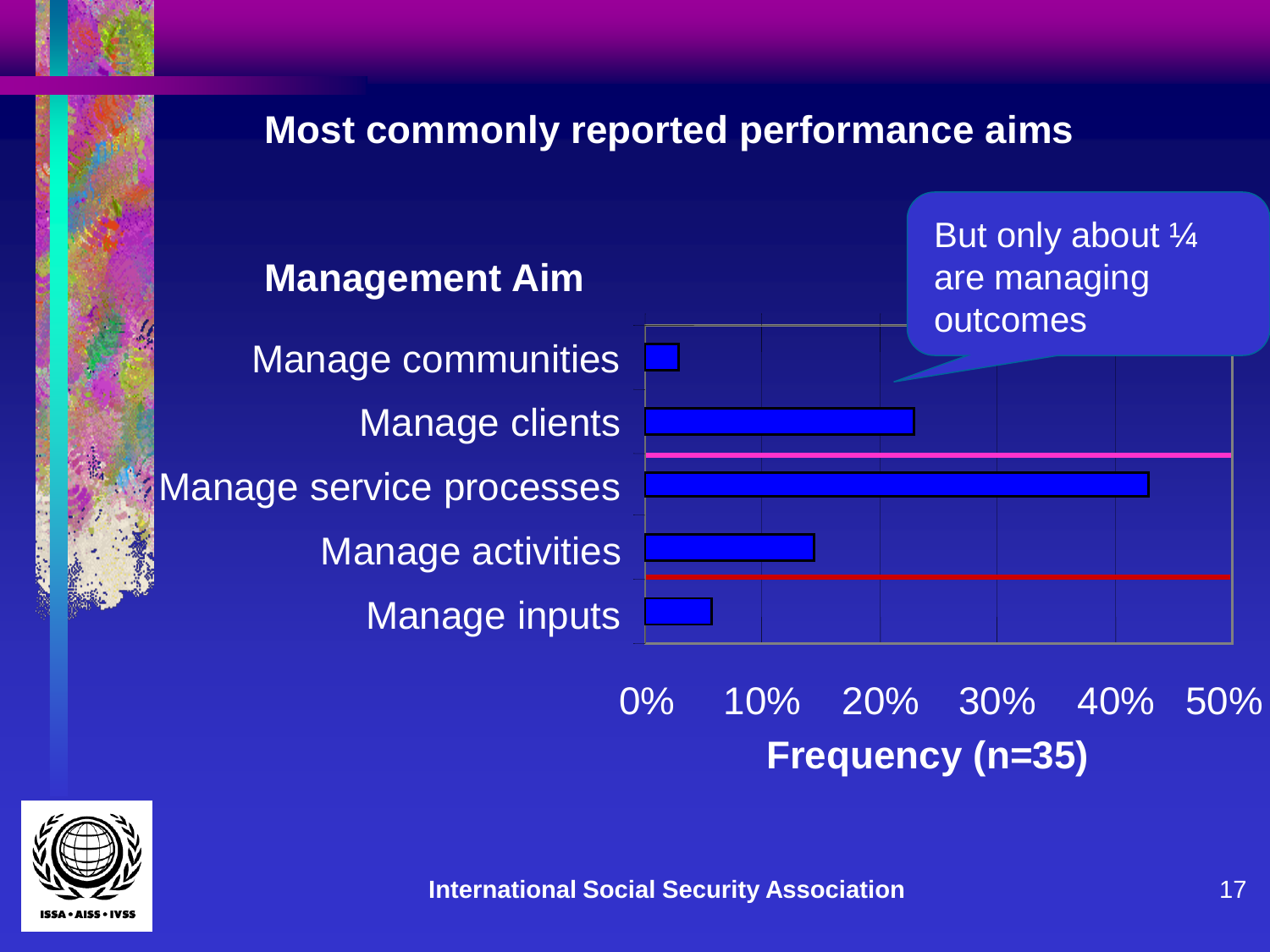

#### **Manage Communities**

Canada standardizes processes

**Manage Clients**

#### **Manage Service Processes**

**Manage Activities**

**Manage Inputs**